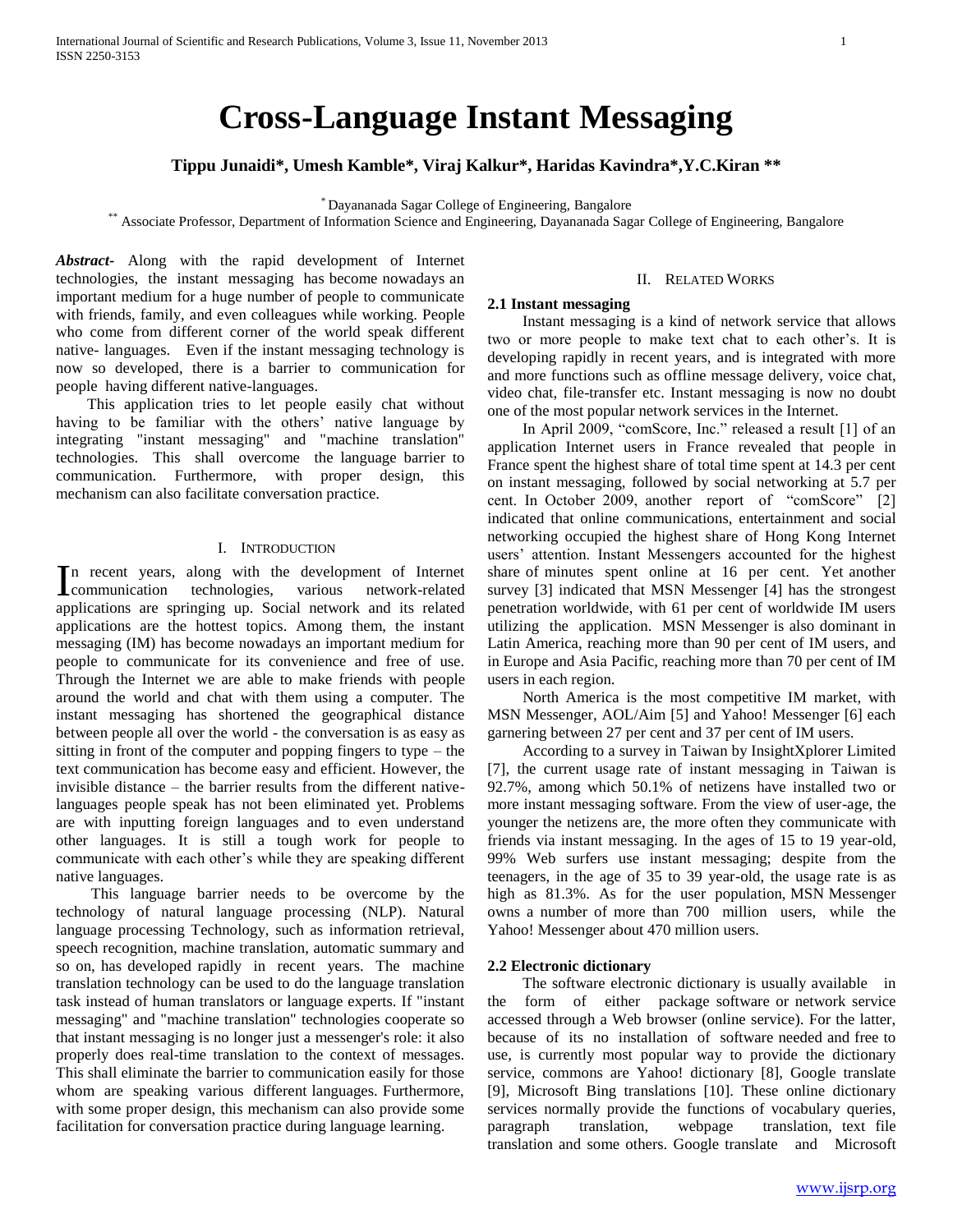Bing translations provide not only a number of intimate small tools and resources to end-user, but also application programming interface (API) to the computer software developer [11, 12]. One example of benefit from automated translation technology is that many Internet Content Providers make copies of the original web content available in various language versions generated by machine translation, thereby expanding the scope of audience to global.

# **2.3 Instant Messaging with Language Translation**

 With today's technology, the cross-language dialogue is not out of reach. The key is to cooperate "instant messaging" and "electronic dictionary" technologies. For Internet instant messaging, not only passing messages for the two sides in dialogue, but also makes proper language translation to the context of the messages. The electronic dictionary can be used to facilitate the translation task.

 Instant messaging is a kind of network service that two or more users can talk to each other's by real-time text chat. Among many, MSN Messenger [4] is developing quickly and is one of the most popular globally. As for the electronic dictionary, now often provides service through web pages (also referred to as Internet dictionary, online dictionary). In addition to look up words, it also provides advanced sentence translation function. Among many, Google Translate [9] is one of the most developed online dictionaries and it comes with application programming interface (API) that can be used by computer program rather than human [11,12].

 This developed application uses an instant Messenger for communication technology and Google Translate for language translation technology, to design a system that supports "bidirectional multi-language translation" instant messaging, as shown in Fig. 1.



**Fig1: Bi-directional multi-language automatic translation instant messaging.**

#### III. SYSTEM PROCESS AND ARCHITECTURE

#### **3.1 System Process**

 The system provides a set of management interfaces to allow users to maintain their MSN Messenger contact list, each contact in the list can be configured to be associated with a value of "native-language". This setting will be stored in a database for future reference. The system is responsible for passing text messages between two dialogue ends, and more importantly, making appropriate language translation to the

message context according to the native language settings of two ends.



**Fig: Flowchart for Client Module**



**Fig2: Sending Process by the instant messaging system.**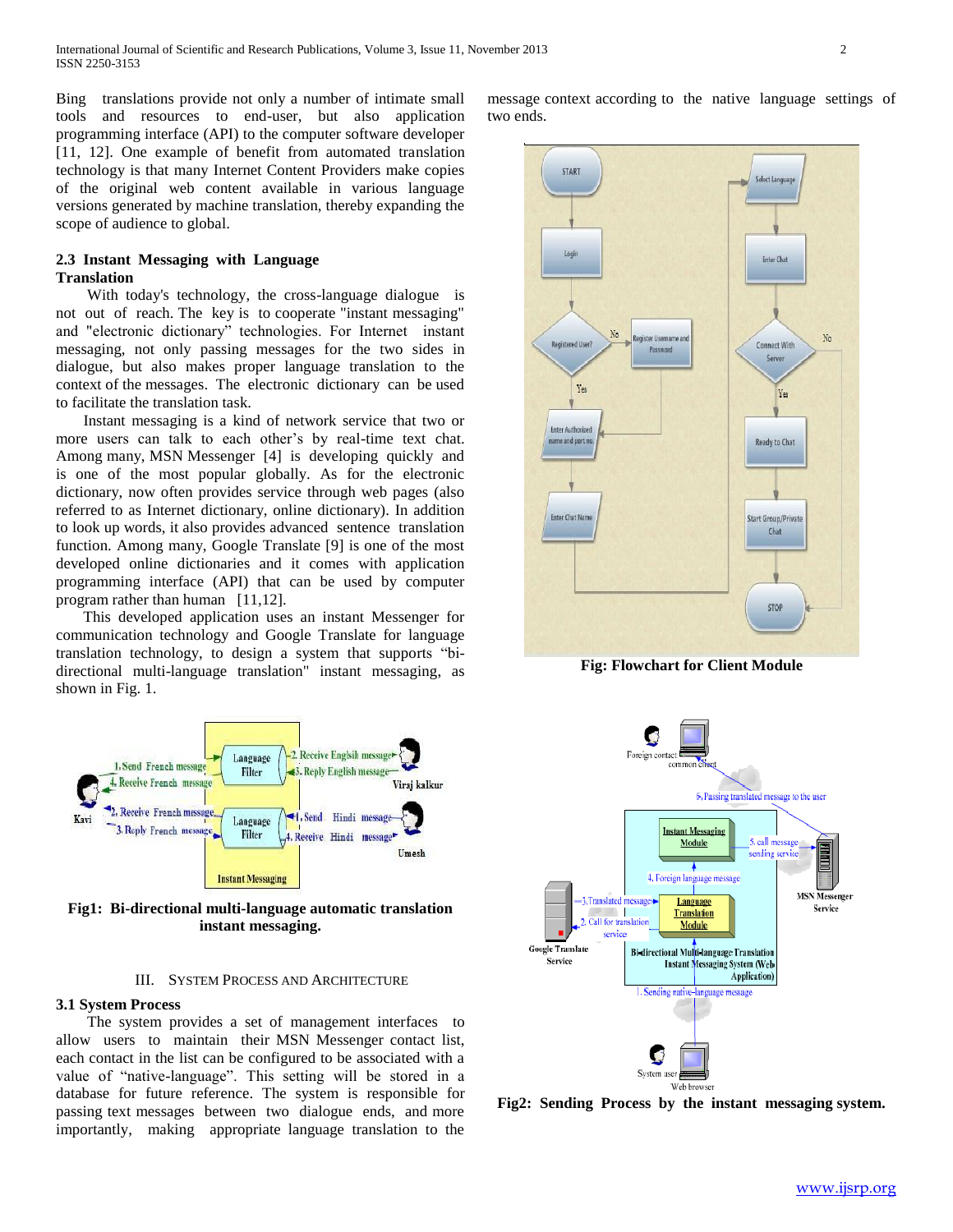

**Fig: Flowchart for Server Module.**



**Fig.3: Receiving process of the instant messaging by system.**

 Fig. 2 and fig. 3 show that in order to achieve bilingual conversion instant messaging ability, only one of the two ends of user needs to chat through the system (which end is denoted as "user" in fig. 2 and fig. 3), the other end of user can use common

messenger client (which end is denoted as "common client" in fig. 2 and fig. 3). Because of the nature of the system design, the end using common client even does not need to know the existence of this system which helps with the translation. This makes it more practical and feasible of the system.

# **3.2 System Architecture**

 The system aims at integrating the online instant messaging service - Messenger with bi- directional multi-language translation capabilities, allowing users to easily chat with friends around the world using their own native language, and can from which to achieve language learning.

 The tools and development environment used for building the Cross language messenger are as follows:

- i. Programming language Java SE
- ii. Integrated Development Environment (IDE) NetBeans IDE
- iii. Database- MySQL Workbench [14]
- iv. Web Server Apache Tomcat [15]
- v. Instant messaging API Java MSN Messenger Library (JML) [16]
- vi. Language translation API Google Translate API for Java [12]

### **System Architecture**

System architecture is as follows:



 Instant Messaging Module: mainly responsible for account login and authentication, access to contact lists, message transmission and reception. The functions of this module will be realized with the JML APIs.

 Language Translation Module: responsible for natural language translation capable of bi- directional multi-language translation ability. For example, to use French-English translation, entering an English sentence to the module then the module will translate the context into English and output to the caller. This module will cooperate with the Google Translate API for Java to realize the functions.

 Management Module: The management module is responsible to record/retrieve the dialogue history and setup native-language configuration.